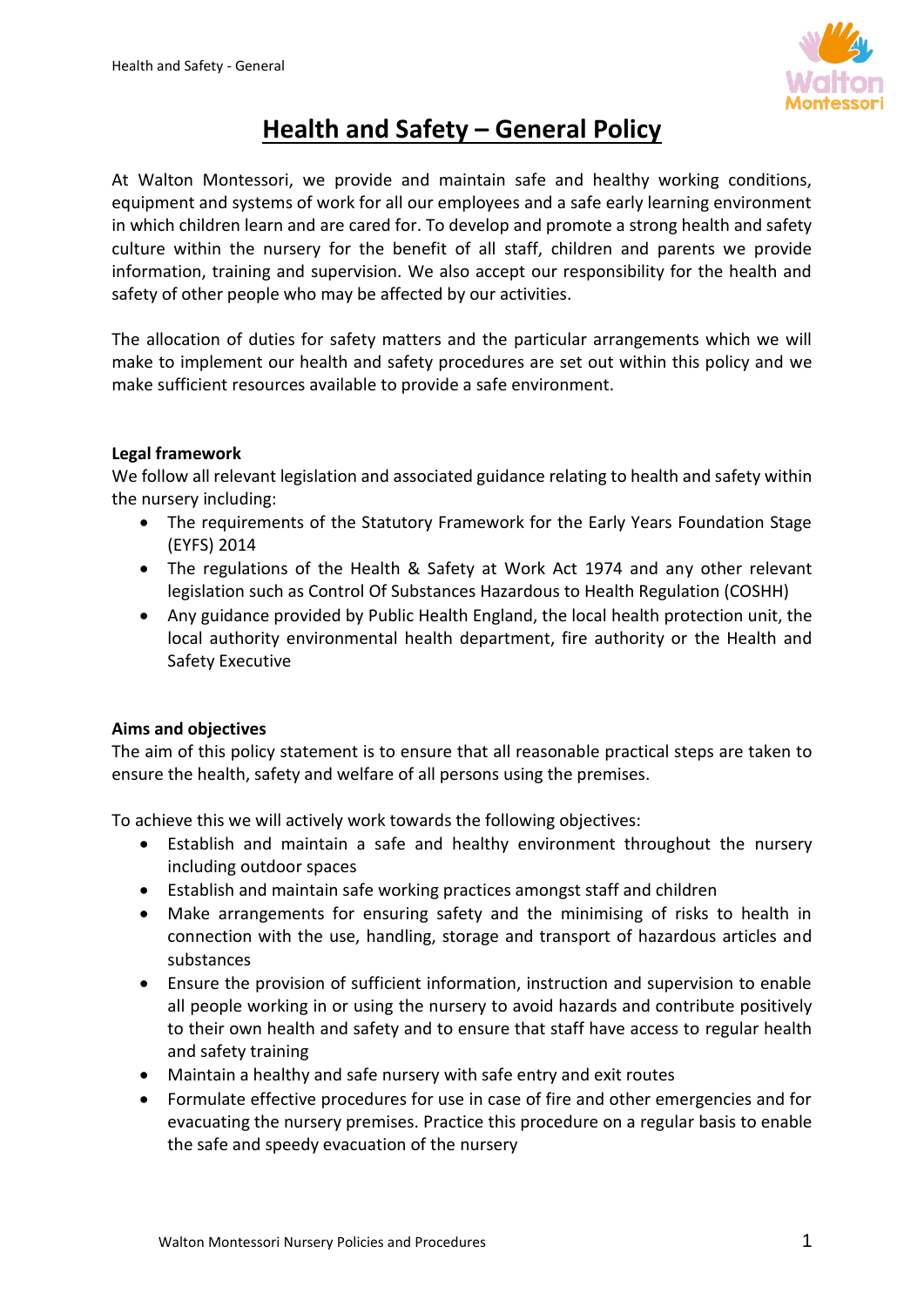

- Maintain a safe working environment for pregnant workers or for workers who have recently given birth, including undertaking appropriate risk assessments
- Maintain a safe environment for those with special educational needs and disabilities and ensure all areas of the nursery are accessible (wherever practicable)
- Provide a safe environment for students or trainees to learn in
- Encourage all staff, visitors and parents to report any unsafe working practices or areas to ensure immediate response by the management.

We believe the risks in the nursery environment are low and we will maintain the maximum protection for children, staff and parents. The nursery will:

- Ensure all entrances and exits from the building, including fire exits are clearly identifiable and remain clear at all times
- Regularly check the premises room by room for structural defects, worn fixtures and fittings or electrical equipment and take the necessary remedial action
- Ensure that all staff, visitors, parents and children are aware of the fire procedures and regular fire drills are carried out
- Have the appropriate fire detection and control equipment which is checked regularly to make sure it is in working order
- Ensure that all members of staff are aware of the procedure to follow in case of accidents for staff, visitors and children
- Ensure that all members of staff take all reasonable action to control the spread of infectious diseases and wear protective gloves and clothing where appropriate
- Ensure there are suitable hygienic changing facilities, see infection control policy
- Prohibit smoking on the nursery premises
- Prohibit any contractor from working on the premises without prior discussion with the officer in charge
- Encourage children to manage risks safely and prohibit running inside the premises unless in designated areas
- Risk assess all electrical sockets and take appropriate measures to reduce risks where necessary and ensure no trailing wires are left around the nursery
- Ensure all cleaning materials are placed out of the reach of children and kept in their original containers
- Wear protective clothing when cooking or serving food
- Prohibit certain foods that may relate to children's allergies, e.g. nuts of any kind or form are not allowed in the nursery
- Follow the allergies and allergic reactions policy for children who have allergies
- Ensure risk assessments are undertaken on the storage and preparation of food produce within the nursery
- Familiarise all staff and visitors with the position of the first aid boxes and ensure all know who the appointed first aiders are
- Provide appropriately stocked first aid boxes and check their contents regularly
- Ensure children are supervised at all times
- Ensure no student or volunteer is left unsupervised at any time.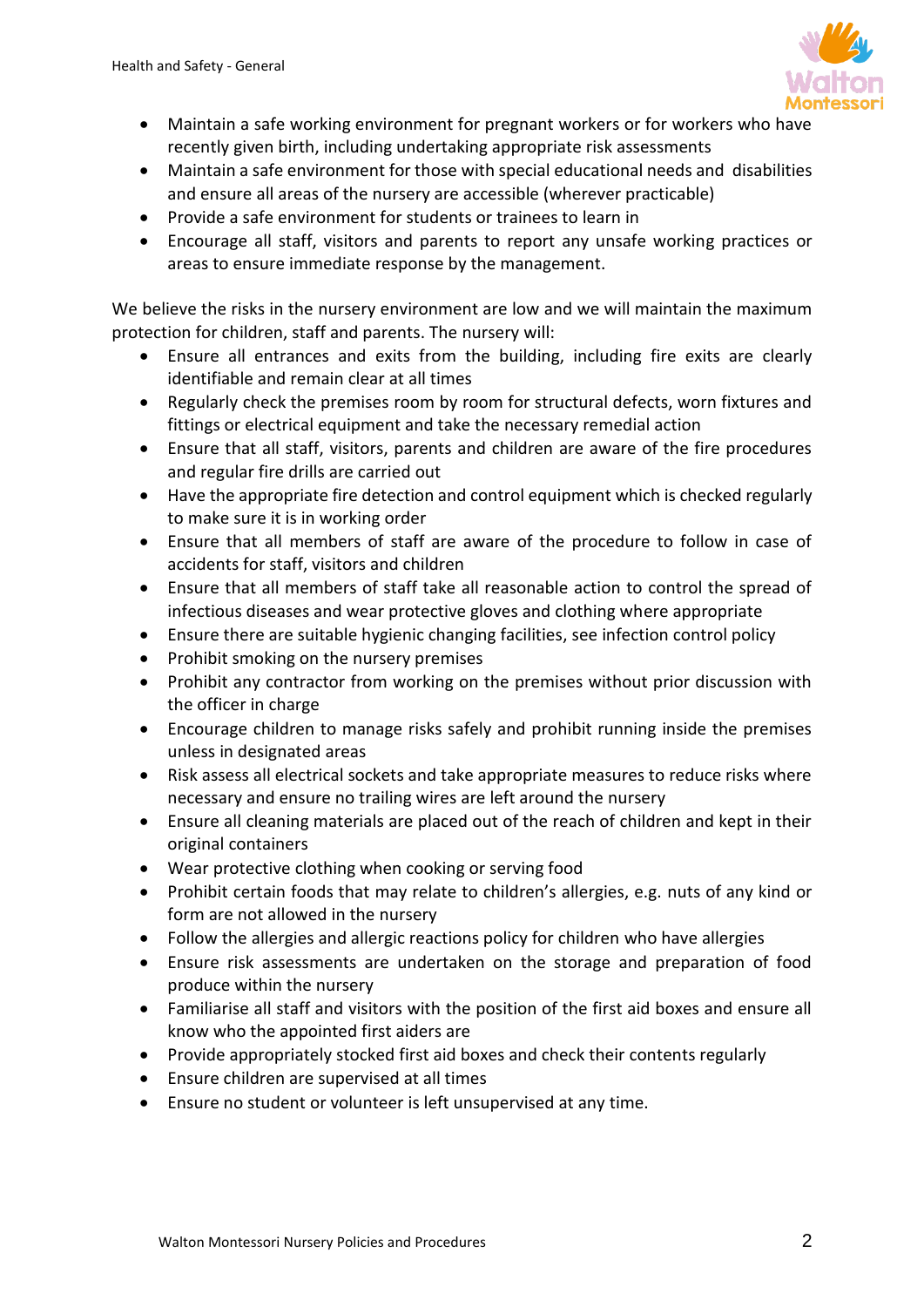

#### **Responsibilities**

Responsibility for Health and Safety in the nursery is that of Jane Bellenger and Michelle Fennelly (Head Office)

The manager has overall and final responsibility for this policy being carried out, the deputy manager will be responsible in his/her absence.

All employees have the responsibility to co-operate with senior staff and the nursery manager to achieve a healthy and safe environment and to take reasonable care of themselves and others. Neglect of health and safety regulations/duties will be regarded as a disciplinary matter. See policy on disciplinary procedures.

Whenever a member of staff notices a health or safety problem which they are not able to rectify, they must immediately report it to the appropriate person named above. Parents and visitors are requested to report any concerns they may have to the deputy manager/nursery manager.

Daily contact, monthly staff meetings and health and safety meetings provide consultation between management and employees. This will include health and safety matters.

#### **Health and safety training**

Person responsible for monitoring staff training is Jane Bellenger Health and safety is covered in all induction training for new staff

| Area                               | <b>Training required</b> | Who                      |
|------------------------------------|--------------------------|--------------------------|
| First aid                          | Course                   | All staff                |
| Dealing with blood                 | In house training/course | All staff and students   |
| Safeguarding/Child protection      | In house training/course | All staff and students   |
| Risk assessment                    | In house training/course | All staff                |
| Fire safety procedures             | In house training        | All staff and students   |
| Use of fire extinguisher           | In house training/course | All staff where possible |
| Manual handling                    | In house training/course | All staff and students   |
| Stress awareness and<br>management | In house training/course | All staff                |
| Changing of nappies                | In house training        | All staff and students   |
| Fire warden duties                 | External course          | Fire Warden              |

#### **Training table**

Walton Montessori Nursery has an appointed first aid employee Jane Chapman to ensure compliance and best practice. The nursery aims to have 100% qualified in paediatric first aid before completion of probationary period. First aiders are always present on outings. Our trained first aiders are listed on the staff board.